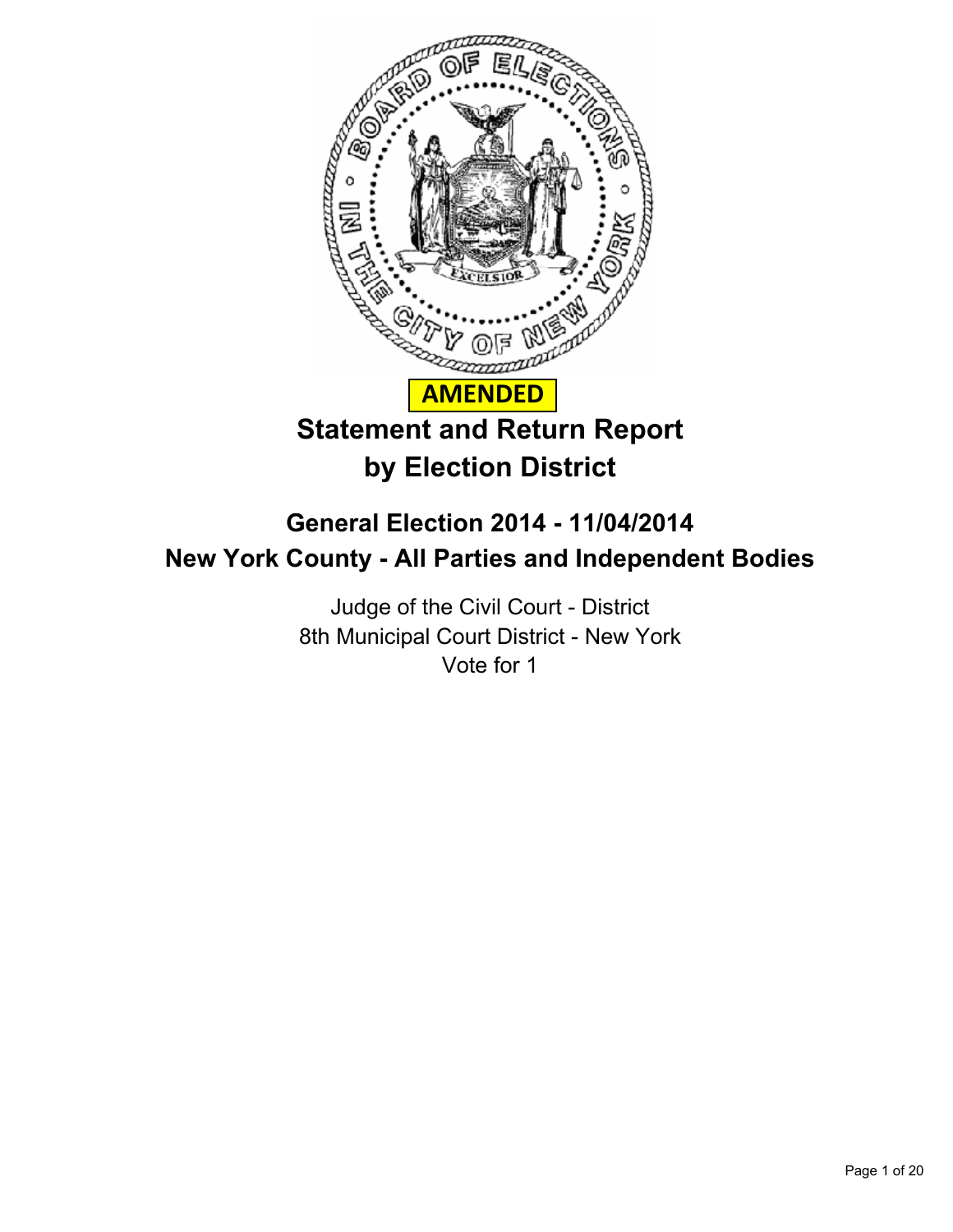

| PUBLIC COUNTER                                           | 193 |
|----------------------------------------------------------|-----|
| EMERGENCY                                                | 0   |
| ABSENTEE/MILITARY                                        |     |
| FEDERAL                                                  | 0   |
| AFFIDAVIT                                                |     |
| Total Ballots                                            | 201 |
| Less - Inapplicable Federal/Special Presidential Ballots | 0   |
| <b>Total Applicable Ballots</b>                          | 201 |
| JOSE A. PADILLA JR. (DEMOCRATIC)                         | 169 |
| <b>Total Votes</b>                                       | 169 |
| Unrecorded                                               | 32  |

## **053/68**

| PUBLIC COUNTER                                           | 160 |
|----------------------------------------------------------|-----|
| <b>EMERGENCY</b>                                         | 0   |
| ABSENTEE/MILITARY                                        | 3   |
| <b>FEDERAL</b>                                           | 0   |
| AFFIDAVIT                                                | 0   |
| <b>Total Ballots</b>                                     | 163 |
| Less - Inapplicable Federal/Special Presidential Ballots | 0   |
| <b>Total Applicable Ballots</b>                          | 163 |
| JOSE A. PADILLA JR. (DEMOCRATIC)                         | 126 |
| DIANNE LOCKHART (WRITE-IN)                               |     |
| <b>Total Votes</b>                                       | 127 |
| Unrecorded                                               | 36  |
|                                                          |     |

| <b>PUBLIC COUNTER</b>                                    | 166      |
|----------------------------------------------------------|----------|
| <b>EMERGENCY</b>                                         | 0        |
| ABSENTEE/MILITARY                                        | 4        |
| <b>FEDERAL</b>                                           | 0        |
| AFFIDAVIT                                                | 6        |
| <b>Total Ballots</b>                                     | 176      |
| Less - Inapplicable Federal/Special Presidential Ballots | $\Omega$ |
| <b>Total Applicable Ballots</b>                          | 176      |
| JOSE A. PADILLA JR. (DEMOCRATIC)                         | 126      |
| <b>Total Votes</b>                                       | 126      |
| Unrecorded                                               | 50       |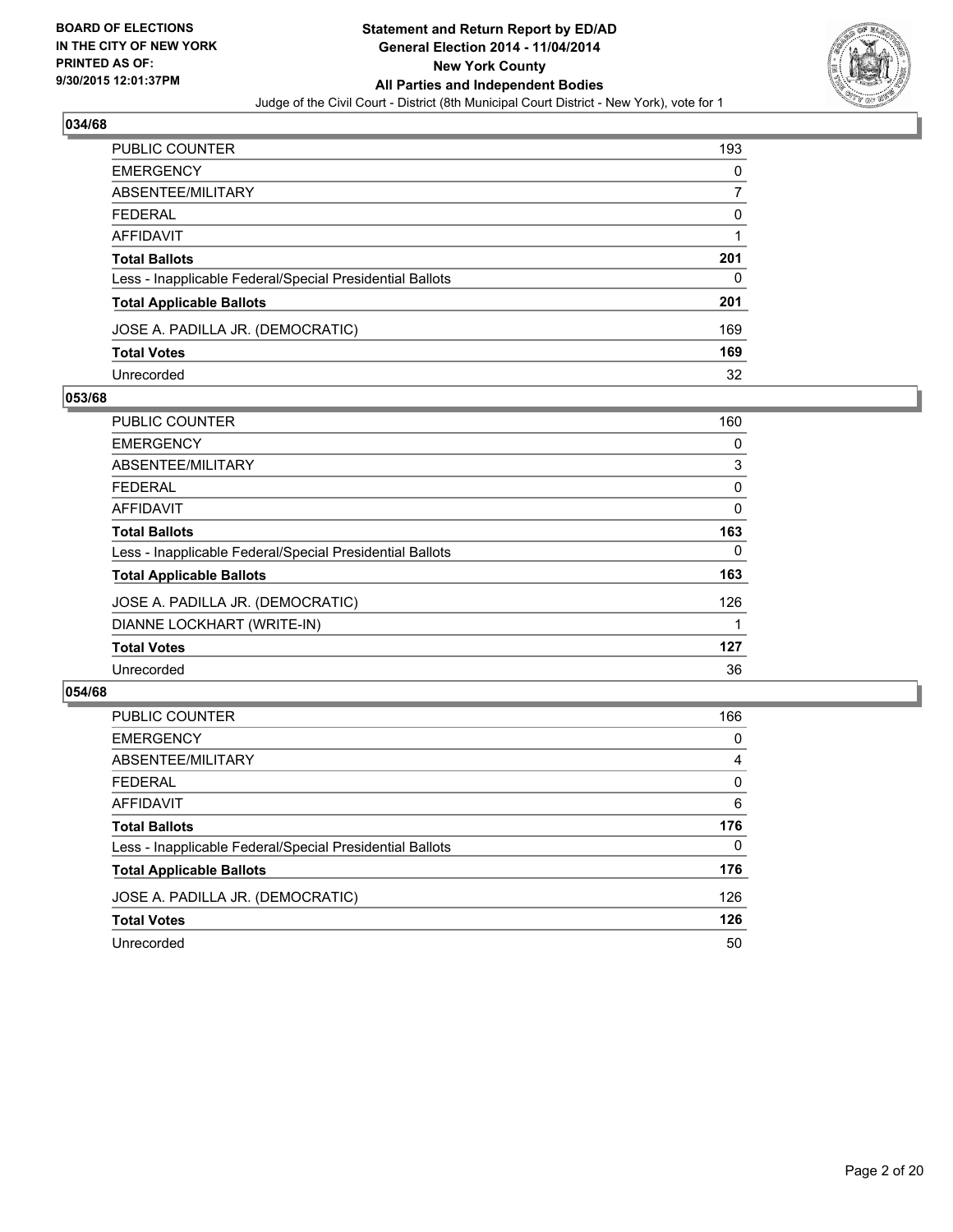

| PUBLIC COUNTER                                           | 141 |
|----------------------------------------------------------|-----|
| EMERGENCY                                                | 0   |
| ABSENTEE/MILITARY                                        | 4   |
| FEDERAL                                                  | 0   |
| AFFIDAVIT                                                | 4   |
| Total Ballots                                            | 149 |
| Less - Inapplicable Federal/Special Presidential Ballots | 0   |
| <b>Total Applicable Ballots</b>                          | 149 |
| JOSE A. PADILLA JR. (DEMOCRATIC)                         | 114 |
| <b>Total Votes</b>                                       | 114 |
| Unrecorded                                               | 35  |

## **056/68**

| <b>PUBLIC COUNTER</b>                                    | 158      |
|----------------------------------------------------------|----------|
| <b>EMERGENCY</b>                                         | 0        |
| ABSENTEE/MILITARY                                        | 4        |
| <b>FEDERAL</b>                                           | 0        |
| <b>AFFIDAVIT</b>                                         | 2        |
| <b>Total Ballots</b>                                     | 164      |
| Less - Inapplicable Federal/Special Presidential Ballots | $\Omega$ |
| <b>Total Applicable Ballots</b>                          | 164      |
| JOSE A. PADILLA JR. (DEMOCRATIC)                         | 139      |
| <b>Total Votes</b>                                       | 139      |
| Unrecorded                                               | 25       |
|                                                          |          |

| <b>PUBLIC COUNTER</b>                                    | 183 |
|----------------------------------------------------------|-----|
| <b>EMERGENCY</b>                                         | 0   |
| ABSENTEE/MILITARY                                        | 6   |
| <b>FEDERAL</b>                                           | 0   |
| <b>AFFIDAVIT</b>                                         |     |
| <b>Total Ballots</b>                                     | 190 |
| Less - Inapplicable Federal/Special Presidential Ballots | 0   |
| <b>Total Applicable Ballots</b>                          | 190 |
| JOSE A. PADILLA JR. (DEMOCRATIC)                         | 147 |
| MICHEL GRAYS (WRITE-IN)                                  |     |
| <b>Total Votes</b>                                       | 148 |
| Unrecorded                                               | 42  |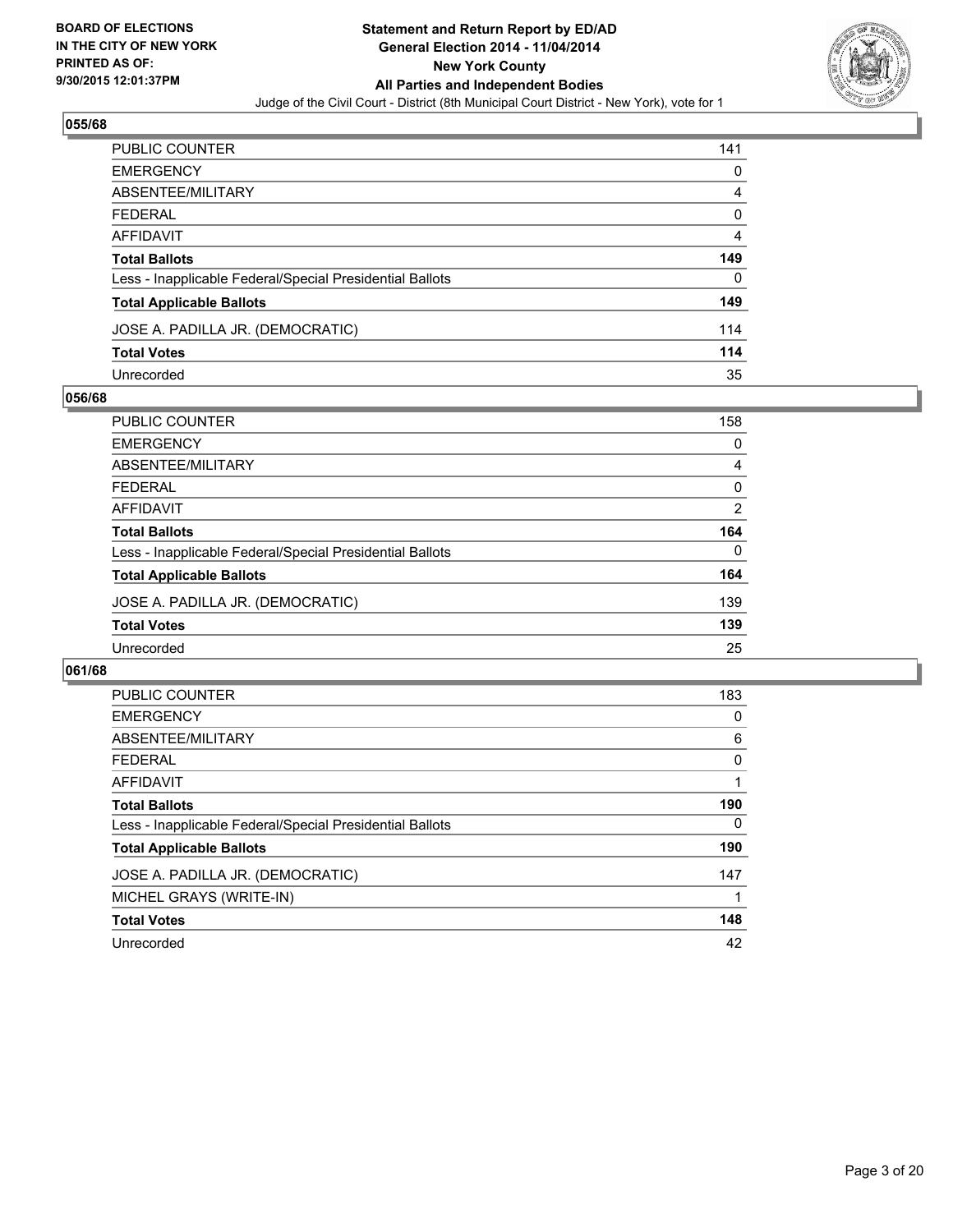

| PUBLIC COUNTER                                           | 123 |
|----------------------------------------------------------|-----|
| EMERGENCY                                                | 0   |
| ABSENTEE/MILITARY                                        | 2   |
| FEDERAL                                                  | 0   |
| AFFIDAVIT                                                | 2   |
| Total Ballots                                            | 127 |
| Less - Inapplicable Federal/Special Presidential Ballots | 0   |
| <b>Total Applicable Ballots</b>                          | 127 |
| JOSE A. PADILLA JR. (DEMOCRATIC)                         | 96  |
| <b>Total Votes</b>                                       | 96  |
| Unrecorded                                               | 31  |

## **063/68**

| <b>PUBLIC COUNTER</b>                                    | 187      |
|----------------------------------------------------------|----------|
| <b>EMERGENCY</b>                                         | 0        |
| ABSENTEE/MILITARY                                        | 5        |
| <b>FEDERAL</b>                                           | 0        |
| <b>AFFIDAVIT</b>                                         | 5        |
| <b>Total Ballots</b>                                     | 197      |
| Less - Inapplicable Federal/Special Presidential Ballots | $\Omega$ |
| <b>Total Applicable Ballots</b>                          | 197      |
| JOSE A. PADILLA JR. (DEMOCRATIC)                         | 164      |
| <b>Total Votes</b>                                       | 164      |
| Unrecorded                                               | 33       |
|                                                          |          |

| <b>PUBLIC COUNTER</b>                                    | 111            |
|----------------------------------------------------------|----------------|
| <b>EMERGENCY</b>                                         | 0              |
| ABSENTEE/MILITARY                                        | 0              |
| <b>FEDERAL</b>                                           | $\Omega$       |
| <b>AFFIDAVIT</b>                                         | $\overline{2}$ |
| <b>Total Ballots</b>                                     | 113            |
| Less - Inapplicable Federal/Special Presidential Ballots | 0              |
| <b>Total Applicable Ballots</b>                          | 113            |
| JOSE A. PADILLA JR. (DEMOCRATIC)                         | 85             |
| <b>Total Votes</b>                                       | 85             |
| Unrecorded                                               | 28             |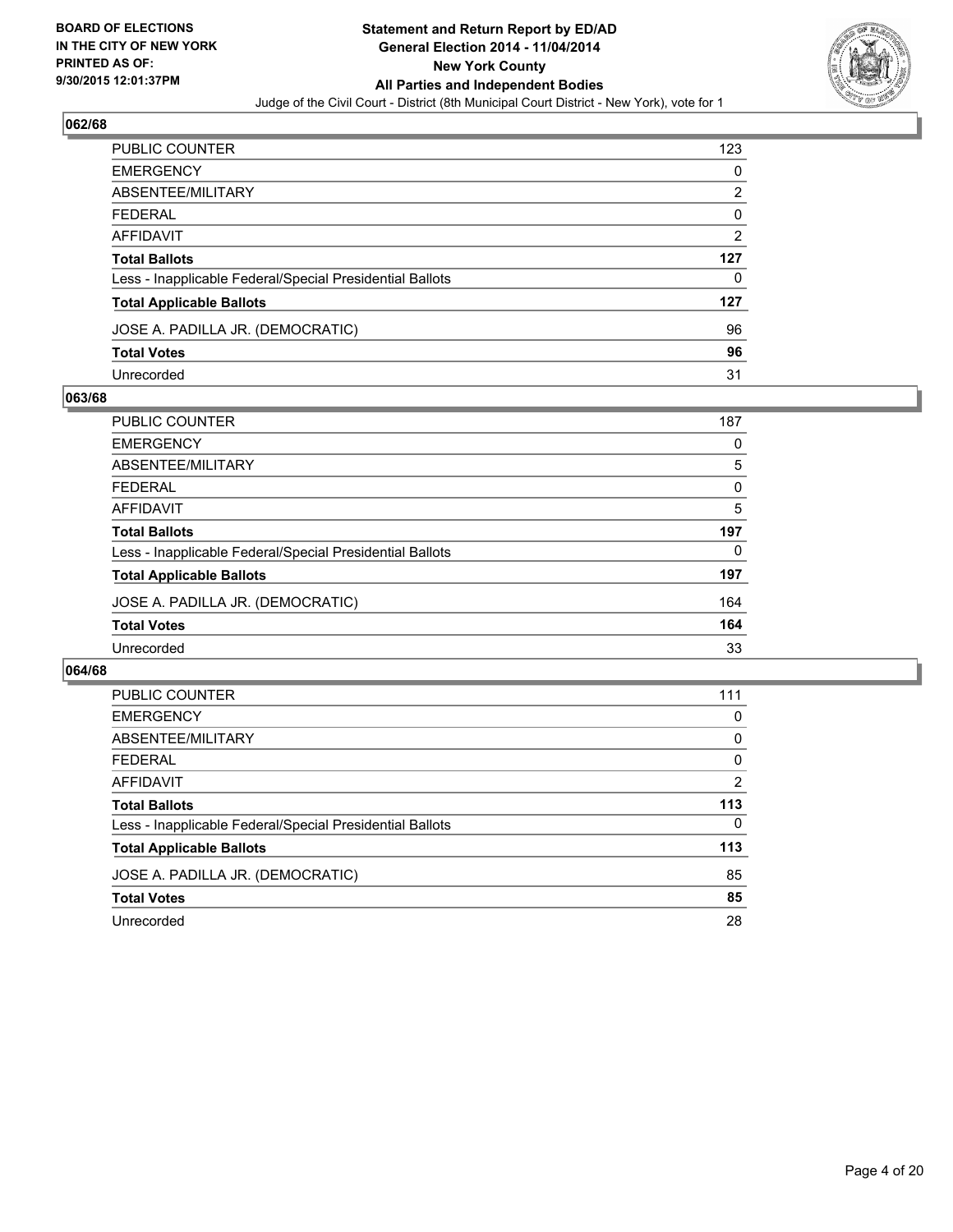

| PUBLIC COUNTER                                           | 115 |
|----------------------------------------------------------|-----|
| EMERGENCY                                                | 0   |
| ABSENTEE/MILITARY                                        | 0   |
| FEDERAL                                                  | 0   |
| AFFIDAVIT                                                |     |
| Total Ballots                                            | 116 |
| Less - Inapplicable Federal/Special Presidential Ballots | 0   |
| <b>Total Applicable Ballots</b>                          | 116 |
| JOSE A. PADILLA JR. (DEMOCRATIC)                         | 83  |
| <b>Total Votes</b>                                       | 83  |
| Unrecorded                                               | 33  |

## **066/68**

| <b>PUBLIC COUNTER</b>                                    | 187            |
|----------------------------------------------------------|----------------|
| <b>EMERGENCY</b>                                         | 0              |
| ABSENTEE/MILITARY                                        | 3              |
| <b>FEDERAL</b>                                           | 0              |
| AFFIDAVIT                                                | $\overline{4}$ |
| <b>Total Ballots</b>                                     | 194            |
| Less - Inapplicable Federal/Special Presidential Ballots | $\Omega$       |
| <b>Total Applicable Ballots</b>                          | 194            |
| JOSE A. PADILLA JR. (DEMOCRATIC)                         | 140            |
| <b>Total Votes</b>                                       | 140            |
| Unrecorded                                               | 54             |
|                                                          |                |

| <b>PUBLIC COUNTER</b>                                    | 100      |
|----------------------------------------------------------|----------|
| <b>EMERGENCY</b>                                         | 0        |
| ABSENTEE/MILITARY                                        | 4        |
| <b>FEDERAL</b>                                           | $\Omega$ |
| <b>AFFIDAVIT</b>                                         |          |
| <b>Total Ballots</b>                                     | 105      |
| Less - Inapplicable Federal/Special Presidential Ballots | 0        |
| <b>Total Applicable Ballots</b>                          | 105      |
| JOSE A. PADILLA JR. (DEMOCRATIC)                         | 77       |
| <b>Total Votes</b>                                       | 77       |
| Unrecorded                                               | 28       |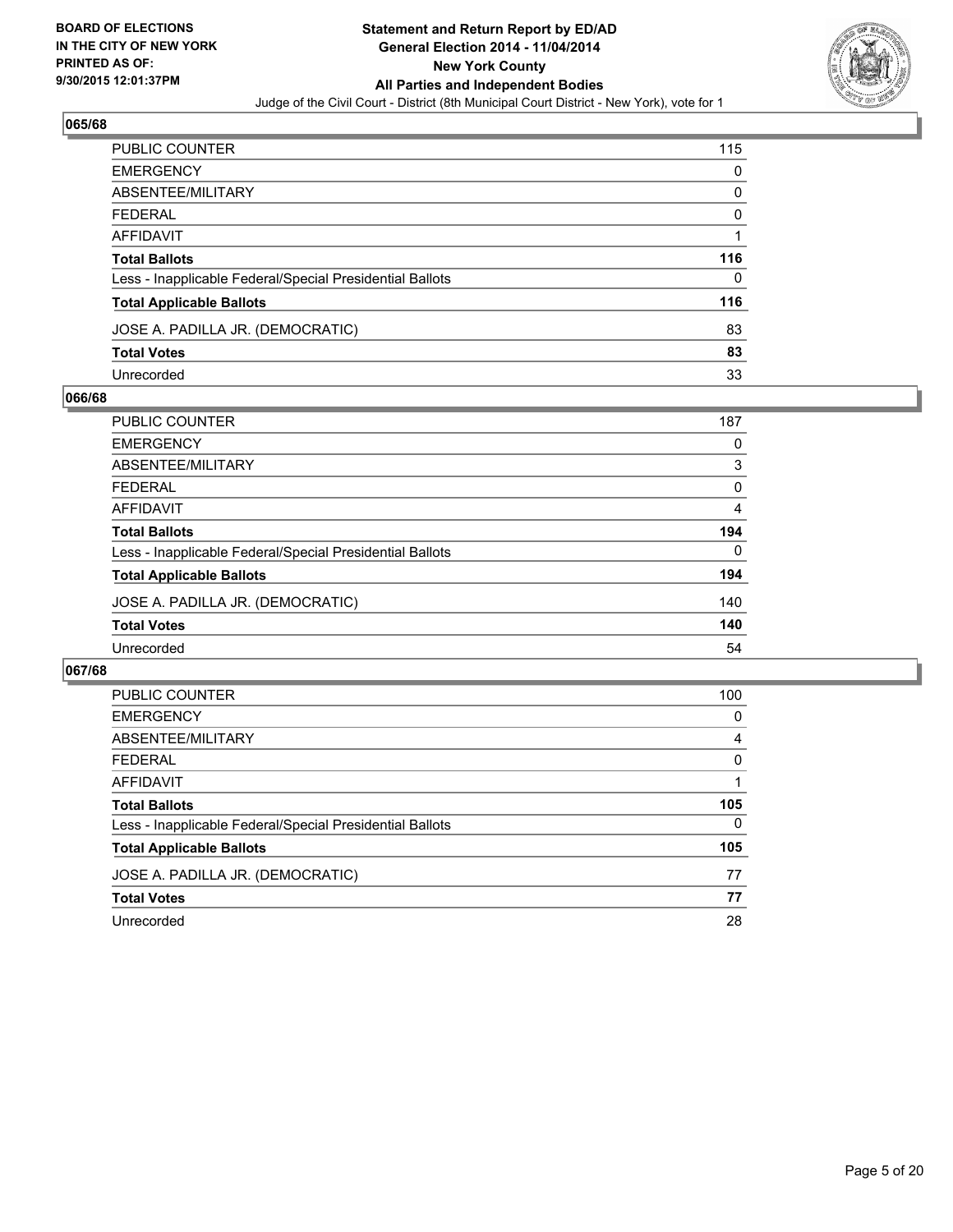

| PUBLIC COUNTER                                           | 103 |
|----------------------------------------------------------|-----|
| EMERGENCY                                                | 0   |
| ABSENTEE/MILITARY                                        | 2   |
| FEDERAL                                                  | 0   |
| AFFIDAVIT                                                | 4   |
| Total Ballots                                            | 109 |
| Less - Inapplicable Federal/Special Presidential Ballots | 0   |
| <b>Total Applicable Ballots</b>                          | 109 |
| JOSE A. PADILLA JR. (DEMOCRATIC)                         | 87  |
| <b>Total Votes</b>                                       | 87  |
| Unrecorded                                               | 22  |

## **069/68**

| <b>PUBLIC COUNTER</b>                                    | 143            |
|----------------------------------------------------------|----------------|
| <b>EMERGENCY</b>                                         | 0              |
| ABSENTEE/MILITARY                                        | $\overline{2}$ |
| <b>FEDERAL</b>                                           | 0              |
| <b>AFFIDAVIT</b>                                         | 6              |
| <b>Total Ballots</b>                                     | 151            |
| Less - Inapplicable Federal/Special Presidential Ballots | $\Omega$       |
| <b>Total Applicable Ballots</b>                          | 151            |
| JOSE A. PADILLA JR. (DEMOCRATIC)                         | 114            |
| <b>Total Votes</b>                                       | 114            |
| Unrecorded                                               | 37             |
|                                                          |                |

| <b>PUBLIC COUNTER</b>                                    | 84 |
|----------------------------------------------------------|----|
| <b>EMERGENCY</b>                                         | 0  |
| ABSENTEE/MILITARY                                        | 4  |
| <b>FEDERAL</b>                                           | 0  |
| <b>AFFIDAVIT</b>                                         |    |
| <b>Total Ballots</b>                                     | 89 |
| Less - Inapplicable Federal/Special Presidential Ballots | 0  |
| <b>Total Applicable Ballots</b>                          | 89 |
| JOSE A. PADILLA JR. (DEMOCRATIC)                         | 65 |
| <b>Total Votes</b>                                       | 65 |
| Unrecorded                                               | 24 |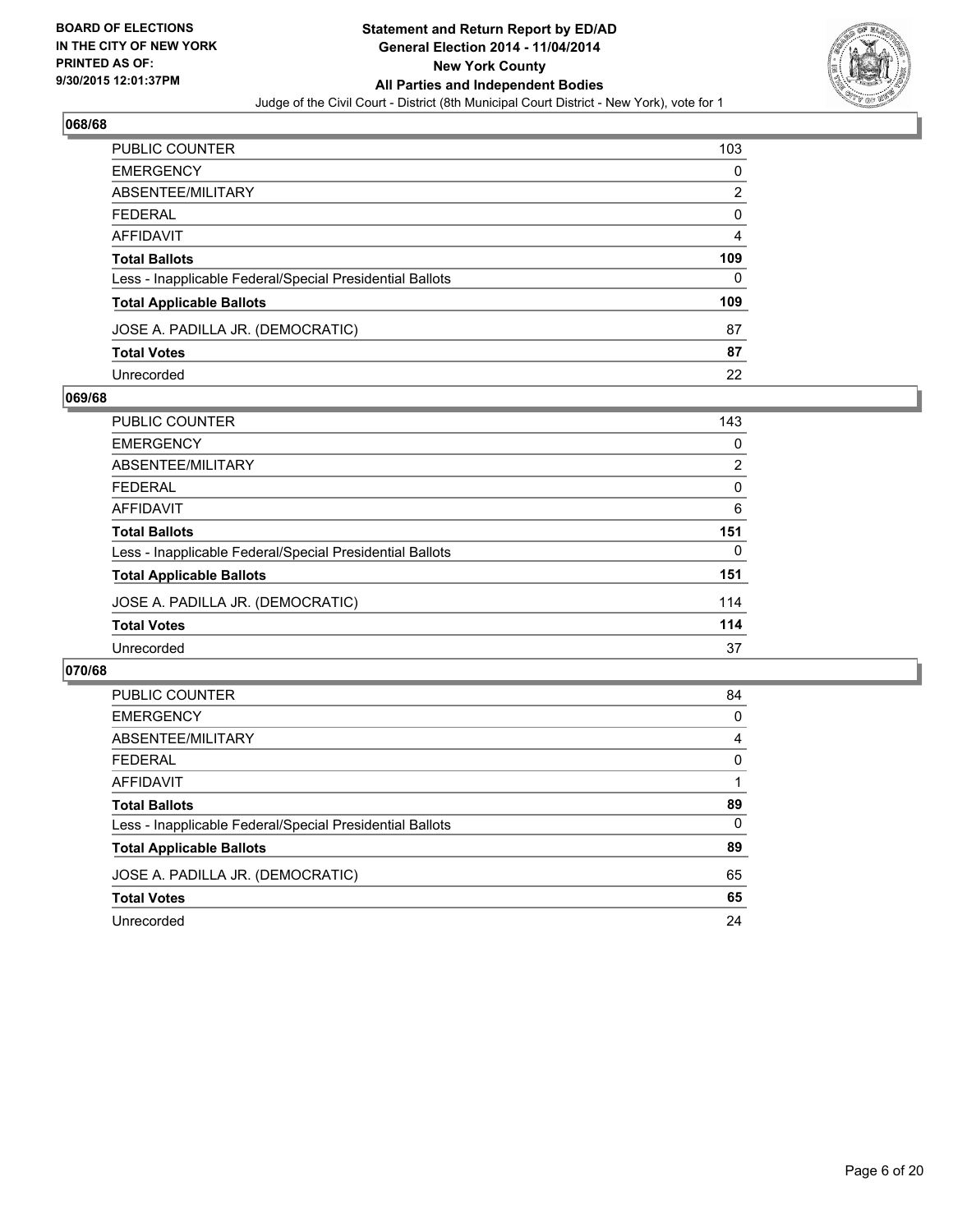

| PUBLIC COUNTER                                           | 143 |
|----------------------------------------------------------|-----|
| EMERGENCY                                                | 0   |
| ABSENTEE/MILITARY                                        |     |
| FEDERAL                                                  |     |
| AFFIDAVIT                                                |     |
| Total Ballots                                            | 152 |
| Less - Inapplicable Federal/Special Presidential Ballots | (1) |
| <b>Total Applicable Ballots</b>                          | 151 |
| JOSE A. PADILLA JR. (DEMOCRATIC)                         | 112 |
| Total Votes                                              | 112 |
| Unrecorded                                               | 39  |

## **072/68**

| PUBLIC COUNTER                                           | 64 |
|----------------------------------------------------------|----|
| <b>EMERGENCY</b>                                         | 0  |
| ABSENTEE/MILITARY                                        | 2  |
| <b>FEDERAL</b>                                           | 0  |
| <b>AFFIDAVIT</b>                                         | 6  |
| <b>Total Ballots</b>                                     | 72 |
| Less - Inapplicable Federal/Special Presidential Ballots | 0  |
| <b>Total Applicable Ballots</b>                          | 72 |
| JOSE A. PADILLA JR. (DEMOCRATIC)                         | 54 |
| UNATTRIBUTABLE WRITE-IN (WRITE-IN)                       |    |
| <b>Total Votes</b>                                       | 55 |
| Unrecorded                                               | 17 |
|                                                          |    |

| <b>PUBLIC COUNTER</b>                                    | 131      |
|----------------------------------------------------------|----------|
| <b>EMERGENCY</b>                                         | 0        |
| ABSENTEE/MILITARY                                        | 3        |
| <b>FEDERAL</b>                                           | 0        |
| AFFIDAVIT                                                | 5        |
| <b>Total Ballots</b>                                     | 139      |
| Less - Inapplicable Federal/Special Presidential Ballots | $\Omega$ |
| <b>Total Applicable Ballots</b>                          | 139      |
| JOSE A. PADILLA JR. (DEMOCRATIC)                         | 115      |
| <b>Total Votes</b>                                       | 115      |
| Unrecorded                                               | 24       |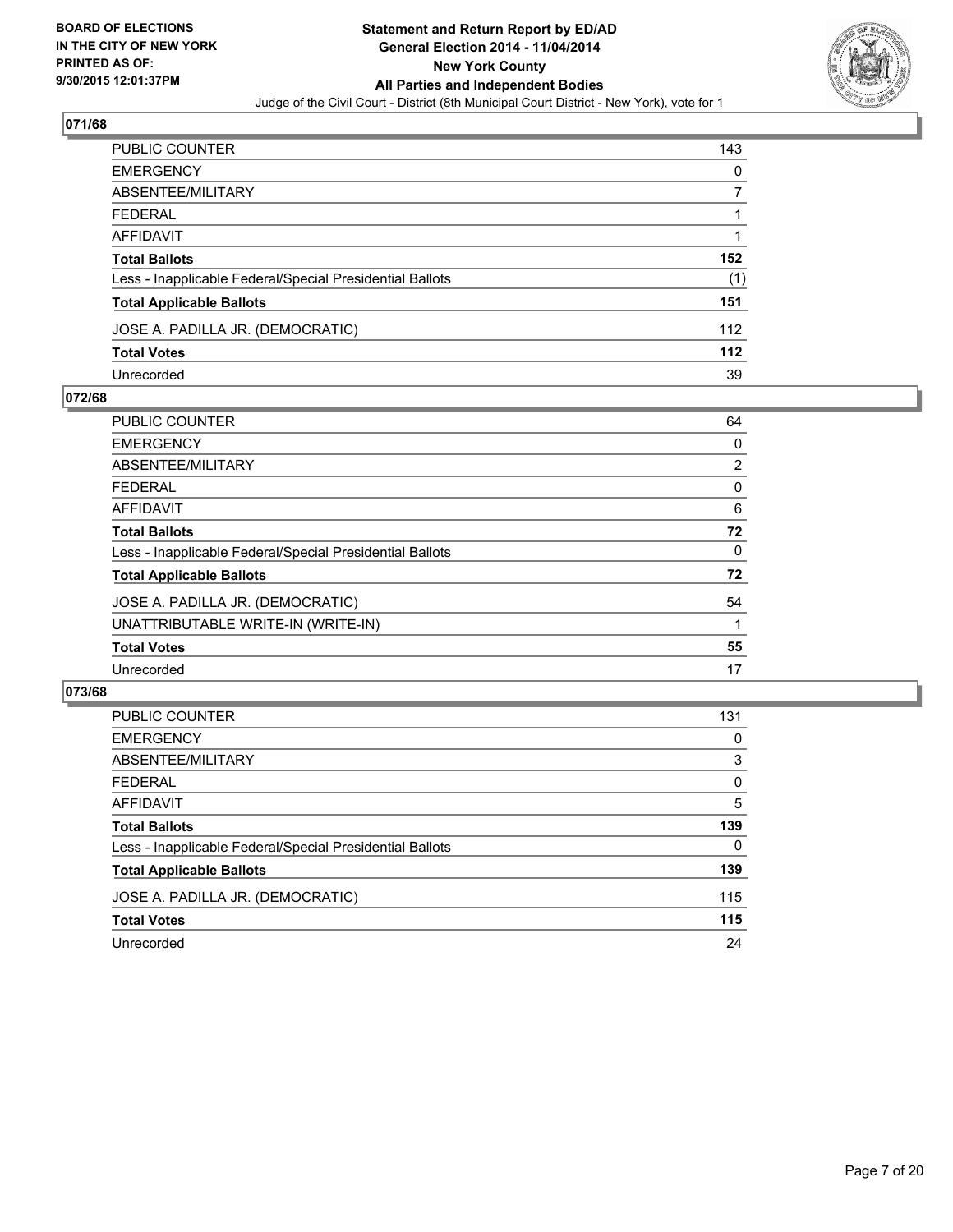

| PUBLIC COUNTER                                           | 180            |
|----------------------------------------------------------|----------------|
| <b>EMERGENCY</b>                                         | 0              |
| <b>ABSENTEE/MILITARY</b>                                 | $\overline{2}$ |
| <b>FEDERAL</b>                                           |                |
| <b>AFFIDAVIT</b>                                         | 5              |
| <b>Total Ballots</b>                                     | 188            |
| Less - Inapplicable Federal/Special Presidential Ballots | (1)            |
| <b>Total Applicable Ballots</b>                          | 187            |
| JOSE A. PADILLA JR. (DEMOCRATIC)                         | 162            |
| ABRAHAM LINCOLN (WRITE-IN)                               |                |
| <b>Total Votes</b>                                       | 163            |
| Unrecorded                                               | 24             |

## **075/68**

| <b>PUBLIC COUNTER</b>                                    | 202 |
|----------------------------------------------------------|-----|
| <b>EMERGENCY</b>                                         | 0   |
| ABSENTEE/MILITARY                                        | 8   |
| <b>FEDERAL</b>                                           |     |
| AFFIDAVIT                                                |     |
| <b>Total Ballots</b>                                     | 212 |
| Less - Inapplicable Federal/Special Presidential Ballots | (1) |
| <b>Total Applicable Ballots</b>                          | 211 |
| JOSE A. PADILLA JR. (DEMOCRATIC)                         | 162 |
| JOSEPH BENIENO (WRITE-IN)                                |     |
| UNATTRIBUTABLE WRITE-IN (WRITE-IN)                       |     |
| <b>Total Votes</b>                                       | 164 |
| Unrecorded                                               | 47  |

| PUBLIC COUNTER                                           | 144            |
|----------------------------------------------------------|----------------|
| <b>EMERGENCY</b>                                         | 0              |
| ABSENTEE/MILITARY                                        | 10             |
| <b>FEDERAL</b>                                           |                |
| AFFIDAVIT                                                |                |
| <b>Total Ballots</b>                                     | 156            |
| Less - Inapplicable Federal/Special Presidential Ballots | (1)            |
| <b>Total Applicable Ballots</b>                          | 155            |
| JOSE A. PADILLA JR. (DEMOCRATIC)                         | 114            |
| UNATTRIBUTABLE WRITE-IN (WRITE-IN)                       | $\overline{2}$ |
| <b>Total Votes</b>                                       | 116            |
| Unrecorded                                               | 39             |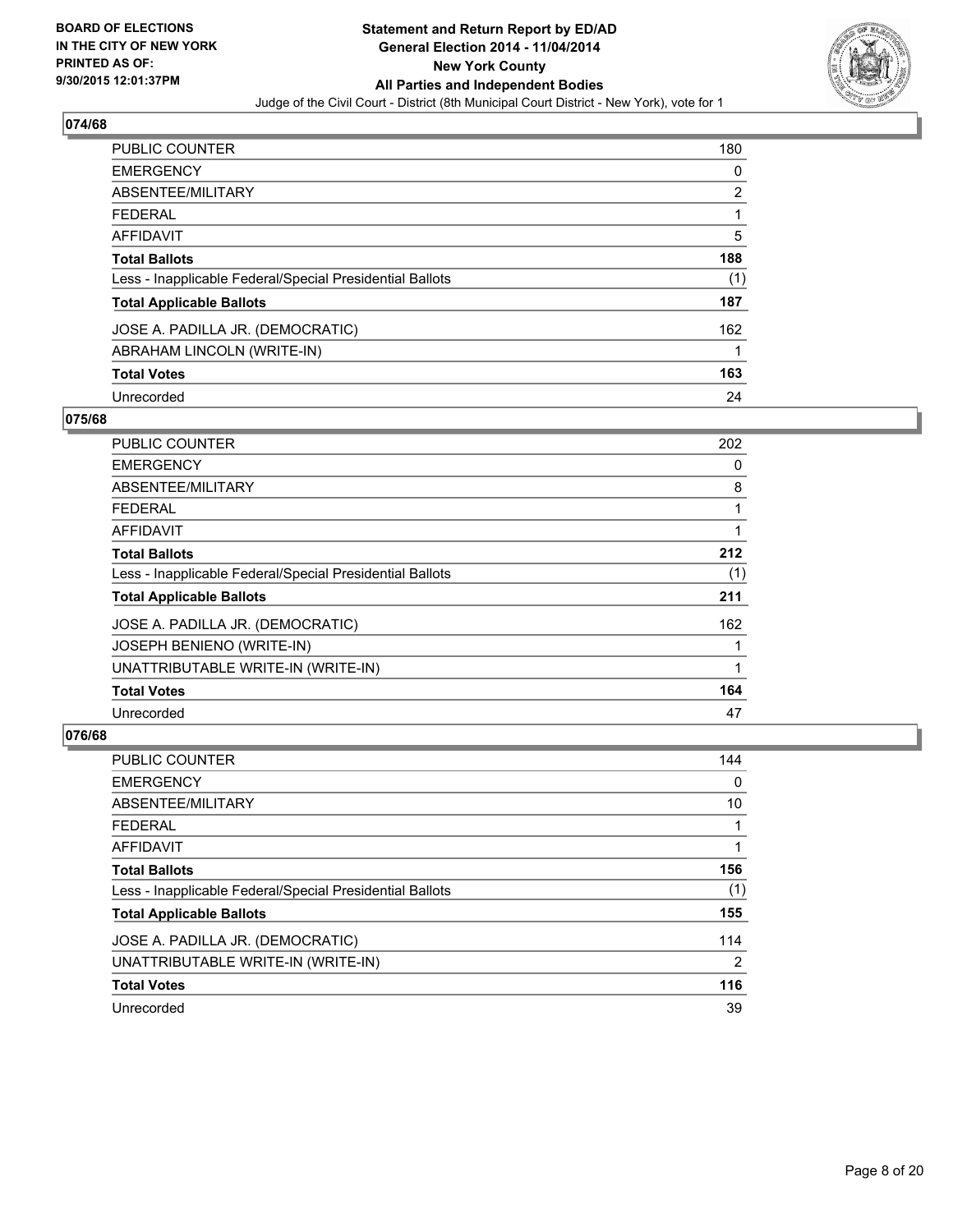

| PUBLIC COUNTER                                           | 96 |
|----------------------------------------------------------|----|
| EMERGENCY                                                | 0  |
| ABSENTEE/MILITARY                                        |    |
| FEDERAL                                                  | 0  |
| AFFIDAVIT                                                | 0  |
| Total Ballots                                            | 97 |
| Less - Inapplicable Federal/Special Presidential Ballots | 0  |
| <b>Total Applicable Ballots</b>                          | 97 |
| JOSE A. PADILLA JR. (DEMOCRATIC)                         | 78 |
| <b>Total Votes</b>                                       | 78 |
| Unrecorded                                               | 19 |

## **078/68**

| <b>PUBLIC COUNTER</b>                                    | 252 |
|----------------------------------------------------------|-----|
| <b>EMERGENCY</b>                                         | 0   |
| ABSENTEE/MILITARY                                        | 10  |
| <b>FEDERAL</b>                                           |     |
| AFFIDAVIT                                                | 5   |
| <b>Total Ballots</b>                                     | 268 |
| Less - Inapplicable Federal/Special Presidential Ballots | (1) |
| <b>Total Applicable Ballots</b>                          | 267 |
| JOSE A. PADILLA JR. (DEMOCRATIC)                         | 215 |
| <b>Total Votes</b>                                       | 215 |
| Unrecorded                                               | 52  |
|                                                          |     |

| <b>PUBLIC COUNTER</b>                                    | 122 |
|----------------------------------------------------------|-----|
| <b>EMERGENCY</b>                                         | 0   |
| ABSENTEE/MILITARY                                        | 3   |
| <b>FEDERAL</b>                                           | 2   |
| <b>AFFIDAVIT</b>                                         | 3   |
| <b>Total Ballots</b>                                     | 130 |
| Less - Inapplicable Federal/Special Presidential Ballots | (2) |
| <b>Total Applicable Ballots</b>                          | 128 |
| JOSE A. PADILLA JR. (DEMOCRATIC)                         | 103 |
| <b>Total Votes</b>                                       | 103 |
| Unrecorded                                               | 25  |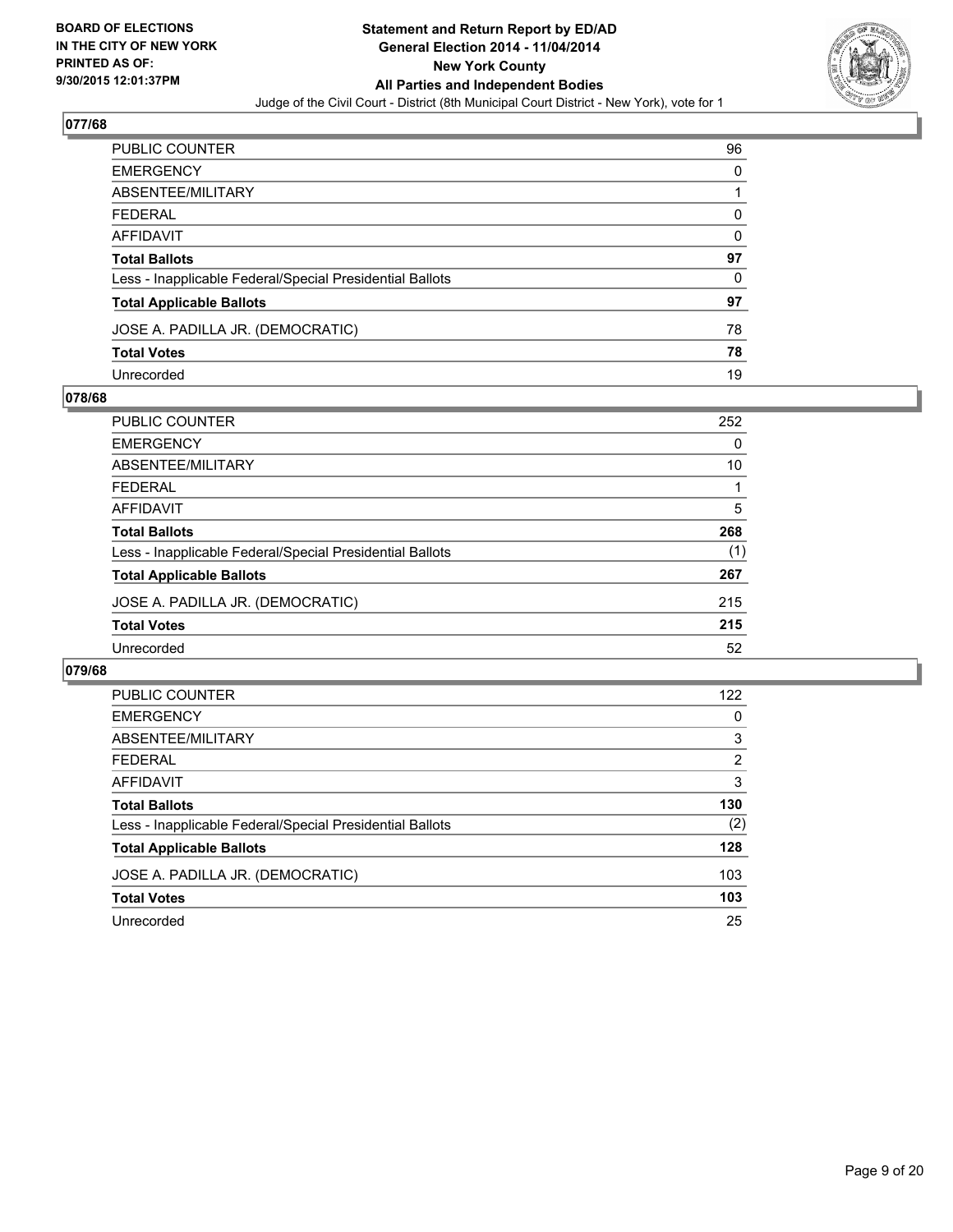

| PUBLIC COUNTER                                           | 291 |
|----------------------------------------------------------|-----|
| EMERGENCY                                                | 0   |
| ABSENTEE/MILITARY                                        | 2   |
| FEDERAL                                                  | 0   |
| AFFIDAVIT                                                | 4   |
| Total Ballots                                            | 297 |
| Less - Inapplicable Federal/Special Presidential Ballots | 0   |
| <b>Total Applicable Ballots</b>                          | 297 |
| JOSE A. PADILLA JR. (DEMOCRATIC)                         | 229 |
| Total Votes                                              | 229 |
| Unrecorded                                               | 68  |

## **082/68**

| <b>PUBLIC COUNTER</b>                                    | 261      |
|----------------------------------------------------------|----------|
| <b>EMERGENCY</b>                                         | 0        |
| ABSENTEE/MILITARY                                        | 15       |
| <b>FEDERAL</b>                                           | $\Omega$ |
| AFFIDAVIT                                                | 4        |
| <b>Total Ballots</b>                                     | 280      |
| Less - Inapplicable Federal/Special Presidential Ballots | $\Omega$ |
| <b>Total Applicable Ballots</b>                          | 280      |
| JOSE A. PADILLA JR. (DEMOCRATIC)                         | 229      |
| <b>Total Votes</b>                                       | 229      |
| Unrecorded                                               | 51       |
|                                                          |          |

| <b>PUBLIC COUNTER</b>                                    | 249 |
|----------------------------------------------------------|-----|
| <b>EMERGENCY</b>                                         | 0   |
| ABSENTEE/MILITARY                                        | 5   |
| <b>FEDERAL</b>                                           | 0   |
| <b>AFFIDAVIT</b>                                         | 7   |
| <b>Total Ballots</b>                                     | 261 |
| Less - Inapplicable Federal/Special Presidential Ballots | 0   |
| <b>Total Applicable Ballots</b>                          | 261 |
| JOSE A. PADILLA JR. (DEMOCRATIC)                         | 213 |
| ATIF JOSEPH (WRITE-IN)                                   |     |
| UNATTRIBUTABLE WRITE-IN (WRITE-IN)                       | 1   |
| <b>Total Votes</b>                                       | 215 |
| Unrecorded                                               | 46  |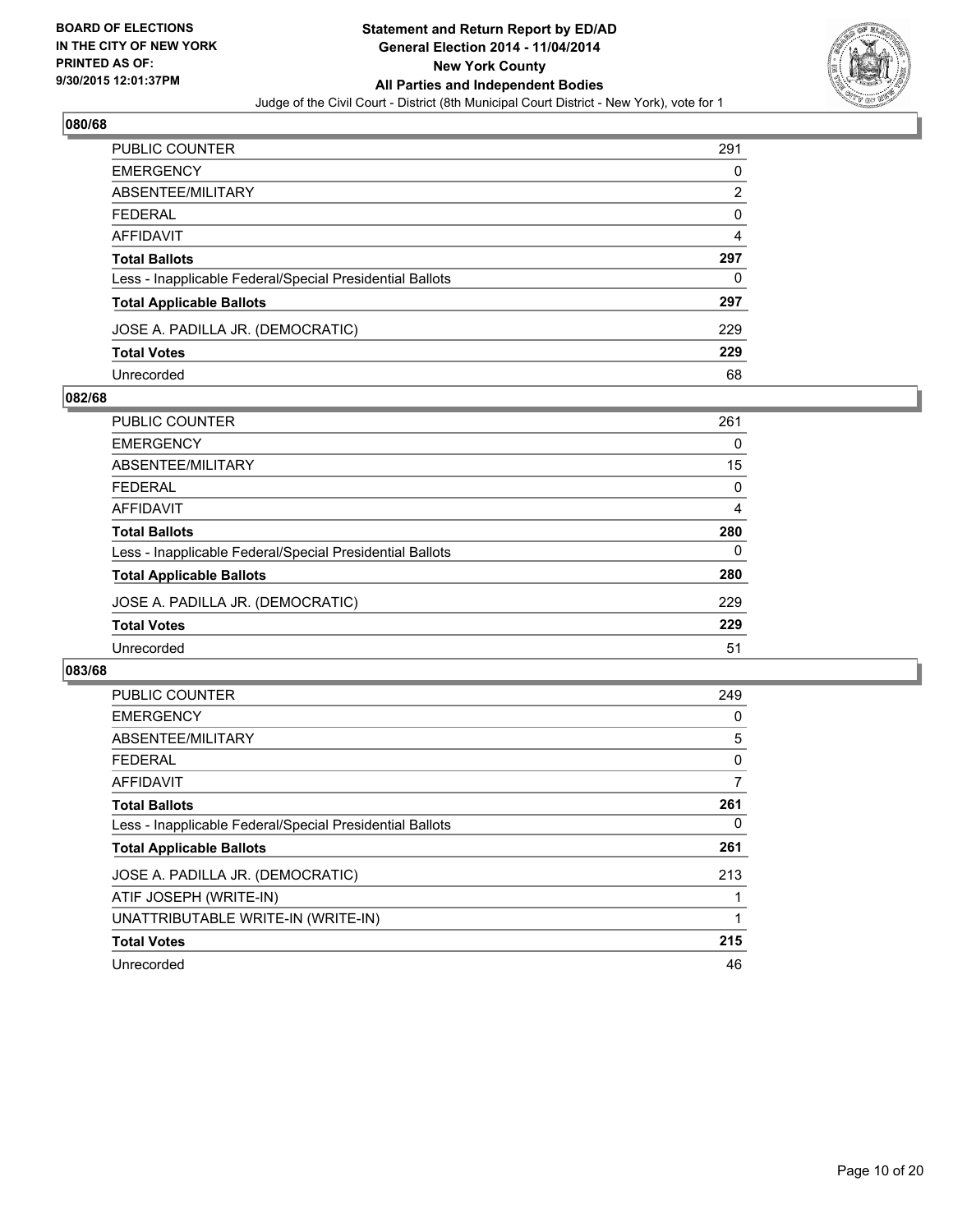

| PUBLIC COUNTER                                           | 194 |
|----------------------------------------------------------|-----|
| EMERGENCY                                                | 0   |
| ABSENTEE/MILITARY                                        | 10  |
| FEDERAL                                                  |     |
| AFFIDAVIT                                                | 3   |
| Total Ballots                                            | 208 |
| Less - Inapplicable Federal/Special Presidential Ballots | (1) |
| <b>Total Applicable Ballots</b>                          | 207 |
| JOSE A. PADILLA JR. (DEMOCRATIC)                         | 167 |
| Total Votes                                              | 167 |
| Unrecorded                                               | 40  |

## **085/68**

| <b>PUBLIC COUNTER</b>                                    | 232 |
|----------------------------------------------------------|-----|
| <b>EMERGENCY</b>                                         |     |
| ABSENTEE/MILITARY                                        | 11  |
| <b>FEDERAL</b>                                           | 0   |
| AFFIDAVIT                                                |     |
| <b>Total Ballots</b>                                     | 245 |
| Less - Inapplicable Federal/Special Presidential Ballots | 0   |
| <b>Total Applicable Ballots</b>                          | 245 |
| JOSE A. PADILLA JR. (DEMOCRATIC)                         | 208 |
| <b>Total Votes</b>                                       | 208 |
| Unrecorded                                               | 37  |
|                                                          |     |

| <b>PUBLIC COUNTER</b>                                    | 36 |
|----------------------------------------------------------|----|
| <b>EMERGENCY</b>                                         | 0  |
| ABSENTEE/MILITARY                                        |    |
| <b>FEDERAL</b>                                           | 0  |
| AFFIDAVIT                                                | 6  |
| <b>Total Ballots</b>                                     | 43 |
| Less - Inapplicable Federal/Special Presidential Ballots | 0  |
| <b>Total Applicable Ballots</b>                          | 43 |
| JOSE A. PADILLA JR. (DEMOCRATIC)                         | 37 |
| <b>Total Votes</b>                                       | 37 |
| Unrecorded                                               | 6  |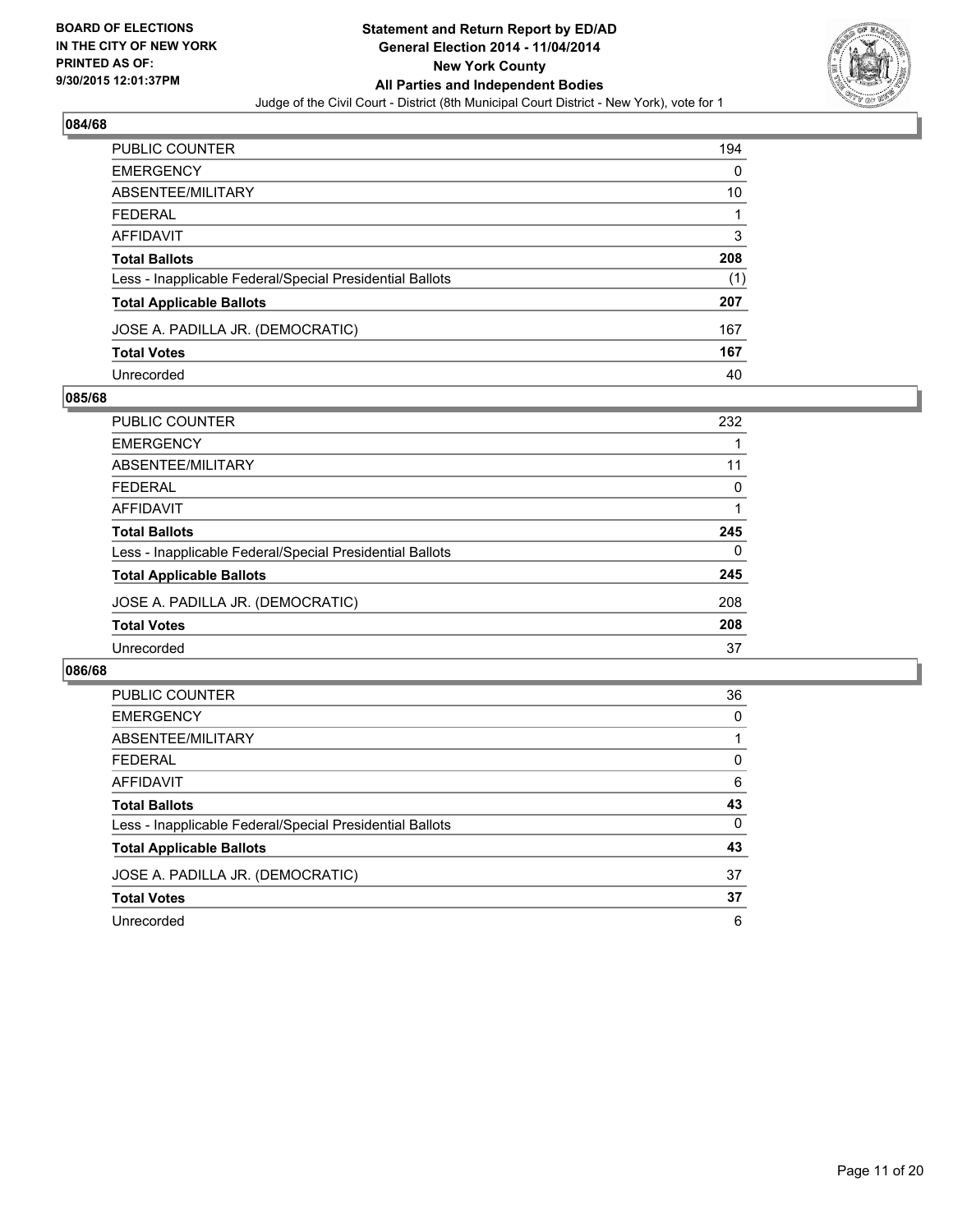

| PUBLIC COUNTER                                           | 259 |
|----------------------------------------------------------|-----|
| EMERGENCY                                                | 0   |
| ABSENTEE/MILITARY                                        | 11  |
| FEDERAL                                                  | 0   |
| AFFIDAVIT                                                | 5   |
| Total Ballots                                            | 275 |
| Less - Inapplicable Federal/Special Presidential Ballots | 0   |
| <b>Total Applicable Ballots</b>                          | 275 |
| JOSE A. PADILLA JR. (DEMOCRATIC)                         | 224 |
| <b>Total Votes</b>                                       | 224 |
| Unrecorded                                               | 51  |

## **088/68**

| <b>PUBLIC COUNTER</b>                                    | 130          |
|----------------------------------------------------------|--------------|
| <b>EMERGENCY</b>                                         | 0            |
| ABSENTEE/MILITARY                                        | 3            |
| <b>FEDERAL</b>                                           | 0            |
| <b>AFFIDAVIT</b>                                         | $\mathbf{0}$ |
| <b>Total Ballots</b>                                     | 133          |
| Less - Inapplicable Federal/Special Presidential Ballots | $\Omega$     |
| <b>Total Applicable Ballots</b>                          | 133          |
| JOSE A. PADILLA JR. (DEMOCRATIC)                         | 104          |
| <b>Total Votes</b>                                       | 104          |
| Unrecorded                                               | 29           |
|                                                          |              |

| <b>PUBLIC COUNTER</b>                                    | 251            |
|----------------------------------------------------------|----------------|
| <b>EMERGENCY</b>                                         | 0              |
| ABSENTEE/MILITARY                                        | $\overline{2}$ |
| <b>FEDERAL</b>                                           | 0              |
| <b>AFFIDAVIT</b>                                         | 4              |
| <b>Total Ballots</b>                                     | 257            |
| Less - Inapplicable Federal/Special Presidential Ballots | 0              |
| <b>Total Applicable Ballots</b>                          | 257            |
| JOSE A. PADILLA JR. (DEMOCRATIC)                         | 215            |
| <b>Total Votes</b>                                       | 215            |
| Unrecorded                                               | 42             |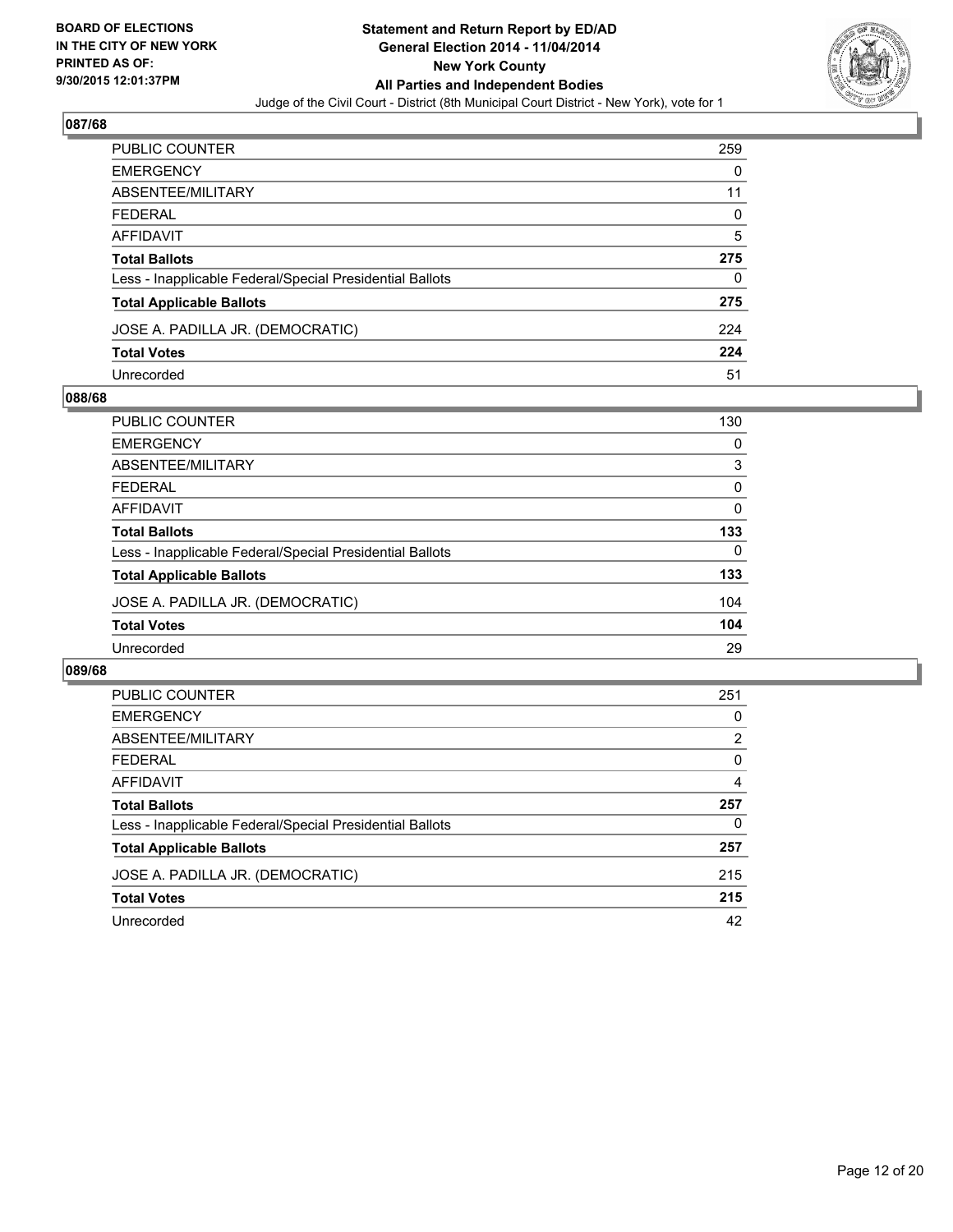

| PUBLIC COUNTER                                           | 139 |
|----------------------------------------------------------|-----|
| EMERGENCY                                                | 0   |
| ABSENTEE/MILITARY                                        | 6   |
| FEDERAL                                                  |     |
| AFFIDAVIT                                                |     |
| Total Ballots                                            | 147 |
| Less - Inapplicable Federal/Special Presidential Ballots | (1) |
| <b>Total Applicable Ballots</b>                          | 146 |
| JOSE A. PADILLA JR. (DEMOCRATIC)                         | 107 |
| <b>Total Votes</b>                                       | 107 |
| Unrecorded                                               | 39  |

## **091/68**

| <b>PUBLIC COUNTER</b>                                    | 93       |
|----------------------------------------------------------|----------|
| <b>EMERGENCY</b>                                         | $\Omega$ |
| ABSENTEE/MILITARY                                        | 6        |
| <b>FEDERAL</b>                                           | 0        |
| <b>AFFIDAVIT</b>                                         |          |
| <b>Total Ballots</b>                                     | 100      |
| Less - Inapplicable Federal/Special Presidential Ballots | $\Omega$ |
| <b>Total Applicable Ballots</b>                          | 100      |
| JOSE A. PADILLA JR. (DEMOCRATIC)                         | 76       |
| <b>Total Votes</b>                                       | 76       |
| Unrecorded                                               | 24       |
|                                                          |          |

| <b>PUBLIC COUNTER</b>                                    | 122      |
|----------------------------------------------------------|----------|
| <b>EMERGENCY</b>                                         | 0        |
| ABSENTEE/MILITARY                                        | 6        |
| <b>FEDERAL</b>                                           | $\Omega$ |
| <b>AFFIDAVIT</b>                                         |          |
| <b>Total Ballots</b>                                     | 129      |
| Less - Inapplicable Federal/Special Presidential Ballots | 0        |
| <b>Total Applicable Ballots</b>                          | 129      |
| JOSE A. PADILLA JR. (DEMOCRATIC)                         | 101      |
| <b>Total Votes</b>                                       | 101      |
| Unrecorded                                               | 28       |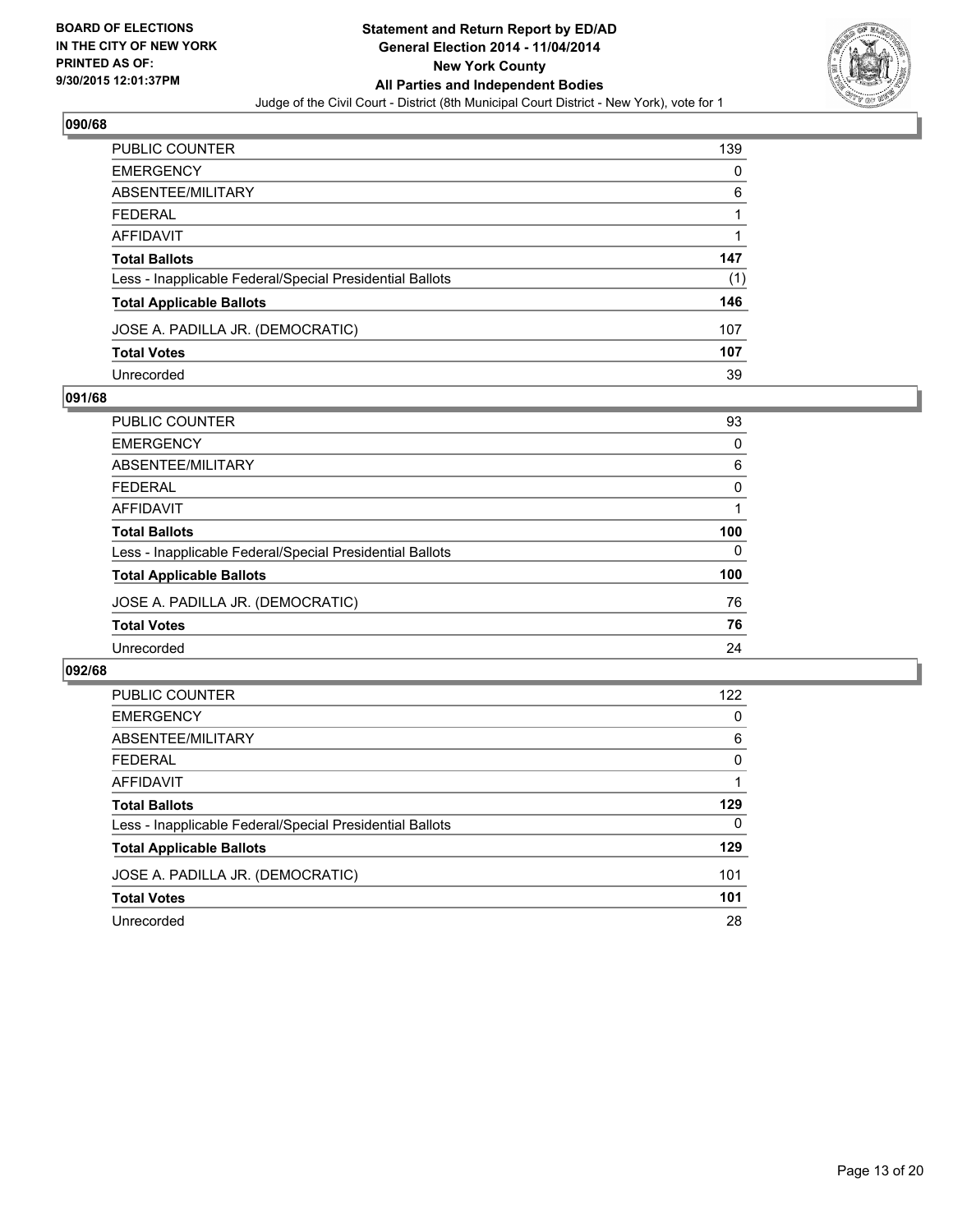

| PUBLIC COUNTER                                           | 218 |
|----------------------------------------------------------|-----|
| EMERGENCY                                                | 0   |
| ABSENTEE/MILITARY                                        | 2   |
| FEDERAL                                                  | 0   |
| AFFIDAVIT                                                |     |
| Total Ballots                                            | 221 |
| Less - Inapplicable Federal/Special Presidential Ballots | 0   |
| <b>Total Applicable Ballots</b>                          | 221 |
| JOSE A. PADILLA JR. (DEMOCRATIC)                         | 187 |
| Total Votes                                              | 187 |
| Unrecorded                                               | 34  |

## **094/68**

| PUBLIC COUNTER                                           | 9        |
|----------------------------------------------------------|----------|
| <b>EMERGENCY</b>                                         | $\Omega$ |
| <b>ABSENTEE/MILITARY</b>                                 | 6        |
| <b>FEDERAL</b>                                           |          |
| <b>AFFIDAVIT</b>                                         | 5        |
| <b>Total Ballots</b>                                     | 21       |
| Less - Inapplicable Federal/Special Presidential Ballots | (1)      |
| <b>Total Applicable Ballots</b>                          | 20       |
| JOSE A. PADILLA JR. (DEMOCRATIC)                         | 17       |
| <b>Total Votes</b>                                       | 17       |
| Unrecorded                                               | 3        |
|                                                          |          |

| JOSE A. PADILLA JR. (DEMOCRATIC)<br><b>Total Votes</b>   | 0        |
|----------------------------------------------------------|----------|
|                                                          | $\Omega$ |
| <b>Total Applicable Ballots</b>                          | 0        |
| Less - Inapplicable Federal/Special Presidential Ballots | 0        |
| <b>Total Ballots</b>                                     | 0        |
| AFFIDAVIT                                                | 0        |
| <b>FEDERAL</b>                                           | 0        |
| ABSENTEE/MILITARY                                        | 0        |
| <b>EMERGENCY</b>                                         | 0        |
| <b>PUBLIC COUNTER</b>                                    | 0        |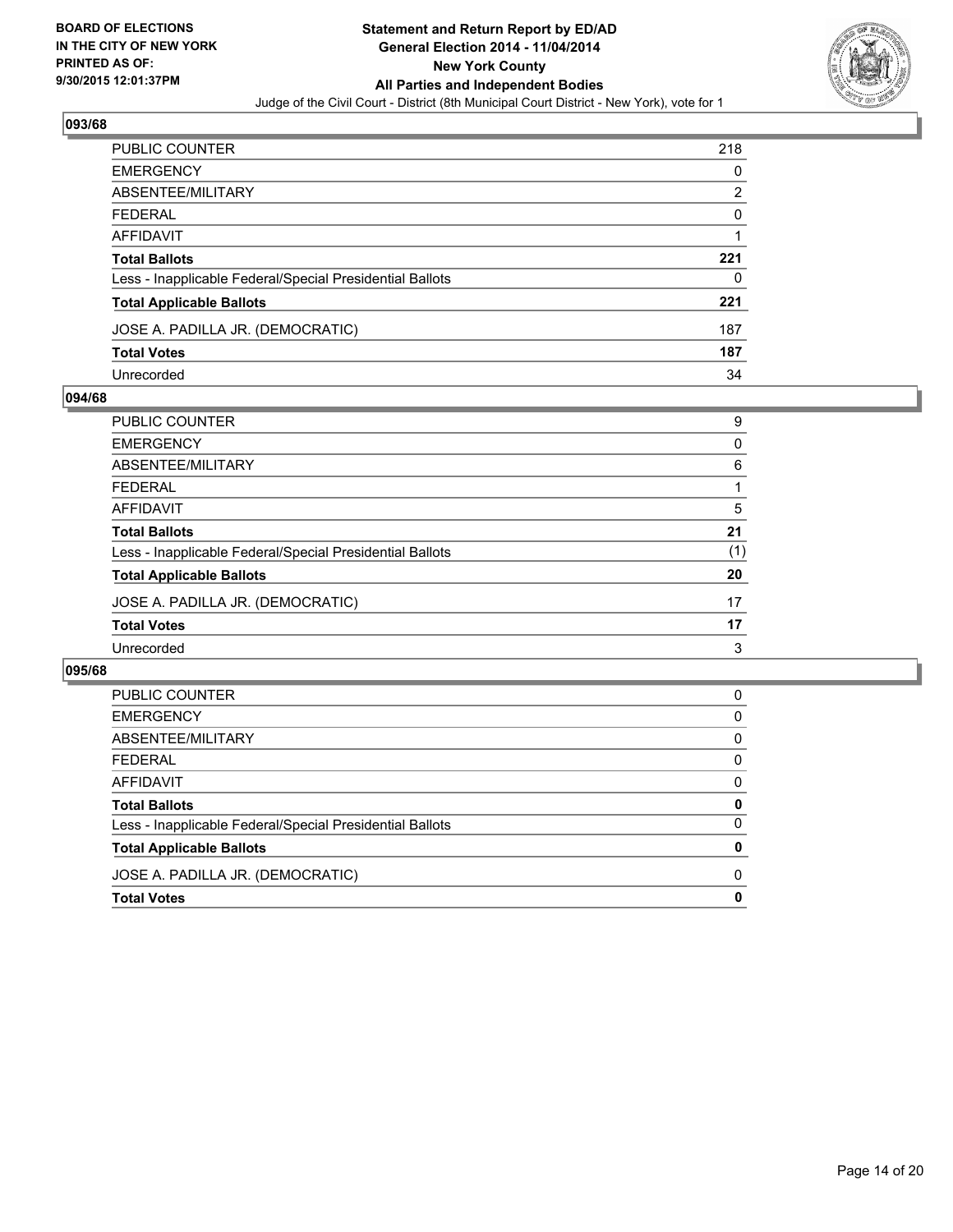

| PUBLIC COUNTER                                           | 88 |
|----------------------------------------------------------|----|
| EMERGENCY                                                | 0  |
| ABSENTEE/MILITARY                                        | 0  |
| FEDERAL                                                  | 0  |
| AFFIDAVIT                                                |    |
| Total Ballots                                            | 89 |
| Less - Inapplicable Federal/Special Presidential Ballots | 0  |
| <b>Total Applicable Ballots</b>                          | 89 |
| JOSE A. PADILLA JR. (DEMOCRATIC)                         | 72 |
| <b>Total Votes</b>                                       | 72 |
| Unrecorded                                               | 17 |

## **100/68**

| <b>PUBLIC COUNTER</b>                                    | 170      |
|----------------------------------------------------------|----------|
| <b>EMERGENCY</b>                                         | $\Omega$ |
| ABSENTEE/MILITARY                                        |          |
| <b>FEDERAL</b>                                           | 0        |
| <b>AFFIDAVIT</b>                                         | 4        |
| <b>Total Ballots</b>                                     | 175      |
| Less - Inapplicable Federal/Special Presidential Ballots | $\Omega$ |
| <b>Total Applicable Ballots</b>                          | 175      |
| JOSE A. PADILLA JR. (DEMOCRATIC)                         | 129      |
| <b>Total Votes</b>                                       | 129      |
| Unrecorded                                               | 46       |
|                                                          |          |

| <b>PUBLIC COUNTER</b>                                    | 110 |
|----------------------------------------------------------|-----|
| <b>EMERGENCY</b>                                         | 0   |
| ABSENTEE/MILITARY                                        |     |
| <b>FEDERAL</b>                                           | 0   |
| AFFIDAVIT                                                |     |
| <b>Total Ballots</b>                                     | 112 |
| Less - Inapplicable Federal/Special Presidential Ballots | 0   |
| <b>Total Applicable Ballots</b>                          | 112 |
| JOSE A. PADILLA JR. (DEMOCRATIC)                         | 93  |
| <b>Total Votes</b>                                       | 93  |
| Unrecorded                                               | 19  |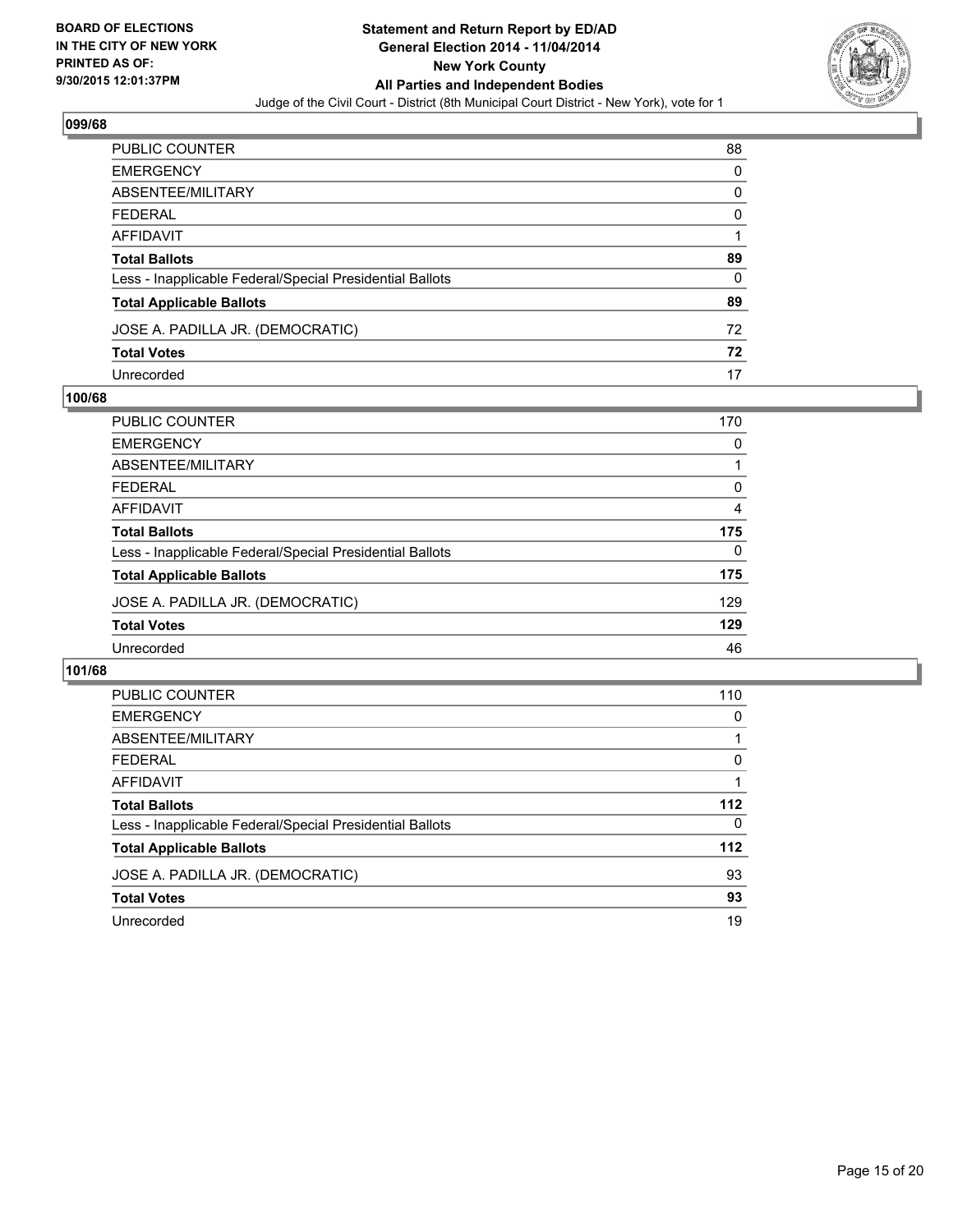

| PUBLIC COUNTER                                           | 0 |
|----------------------------------------------------------|---|
| <b>EMERGENCY</b>                                         | 0 |
| ABSENTEE/MILITARY                                        | 0 |
| <b>FEDERAL</b>                                           | 0 |
| <b>AFFIDAVIT</b>                                         | 0 |
| <b>Total Ballots</b>                                     | 0 |
| Less - Inapplicable Federal/Special Presidential Ballots | 0 |
| <b>Total Applicable Ballots</b>                          | 0 |
| JOSE A. PADILLA JR. (DEMOCRATIC)                         | 0 |
| <b>Total Votes</b>                                       | 0 |

| <b>Total Votes</b>                                       | 0        |
|----------------------------------------------------------|----------|
| JOSE A. PADILLA JR. (DEMOCRATIC)                         | $\Omega$ |
| <b>Total Applicable Ballots</b>                          | 0        |
| Less - Inapplicable Federal/Special Presidential Ballots | $\Omega$ |
| <b>Total Ballots</b>                                     | 0        |
| AFFIDAVIT                                                | 0        |
| <b>FEDERAL</b>                                           | $\Omega$ |
| ABSENTEE/MILITARY                                        | 0        |
| <b>EMERGENCY</b>                                         | 0        |
| PUBLIC COUNTER                                           | 0        |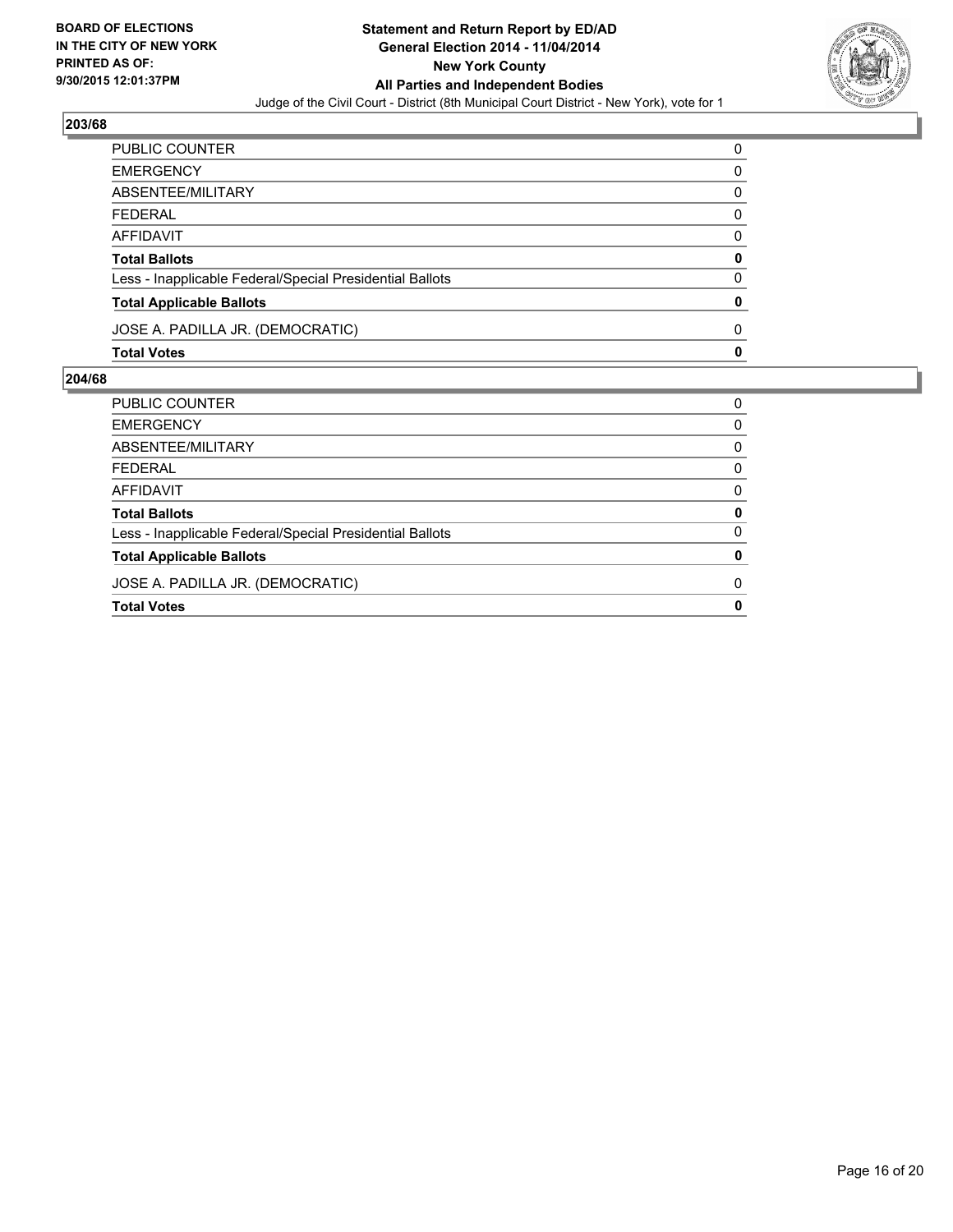

| <b>PUBLIC COUNTER</b>                                    | 239 |
|----------------------------------------------------------|-----|
| <b>EMERGENCY</b>                                         | 0   |
| <b>ABSENTEE/MILITARY</b>                                 | 11  |
| <b>FEDERAL</b>                                           |     |
| <b>AFFIDAVIT</b>                                         | 8   |
| <b>Total Ballots</b>                                     | 259 |
| Less - Inapplicable Federal/Special Presidential Ballots | (1) |
| <b>Total Applicable Ballots</b>                          | 258 |
| JOSE A. PADILLA JR. (DEMOCRATIC)                         | 215 |
| UNATTRIBUTABLE WRITE-IN (WRITE-IN)                       |     |
| <b>Total Votes</b>                                       | 216 |
| Unrecorded                                               | 42  |

## **037/70**

| <b>PUBLIC COUNTER</b>                                    | 207 |
|----------------------------------------------------------|-----|
| <b>EMERGENCY</b>                                         | 0   |
| ABSENTEE/MILITARY                                        | 7   |
| <b>FEDERAL</b>                                           | 0   |
| AFFIDAVIT                                                | 6   |
| <b>Total Ballots</b>                                     | 220 |
| Less - Inapplicable Federal/Special Presidential Ballots | 0   |
| <b>Total Applicable Ballots</b>                          | 220 |
| JOSE A. PADILLA JR. (DEMOCRATIC)                         | 176 |
| <b>Total Votes</b>                                       | 176 |
| Unrecorded                                               | 44  |
|                                                          |     |

| <b>PUBLIC COUNTER</b>                                    | 156 |
|----------------------------------------------------------|-----|
| <b>EMERGENCY</b>                                         | 0   |
| ABSENTEE/MILITARY                                        | 5   |
| <b>FEDERAL</b>                                           | 0   |
| AFFIDAVIT                                                |     |
| <b>Total Ballots</b>                                     | 162 |
| Less - Inapplicable Federal/Special Presidential Ballots | 0   |
| <b>Total Applicable Ballots</b>                          | 162 |
| JOSE A. PADILLA JR. (DEMOCRATIC)                         | 133 |
| <b>Total Votes</b>                                       | 133 |
| Unrecorded                                               | 29  |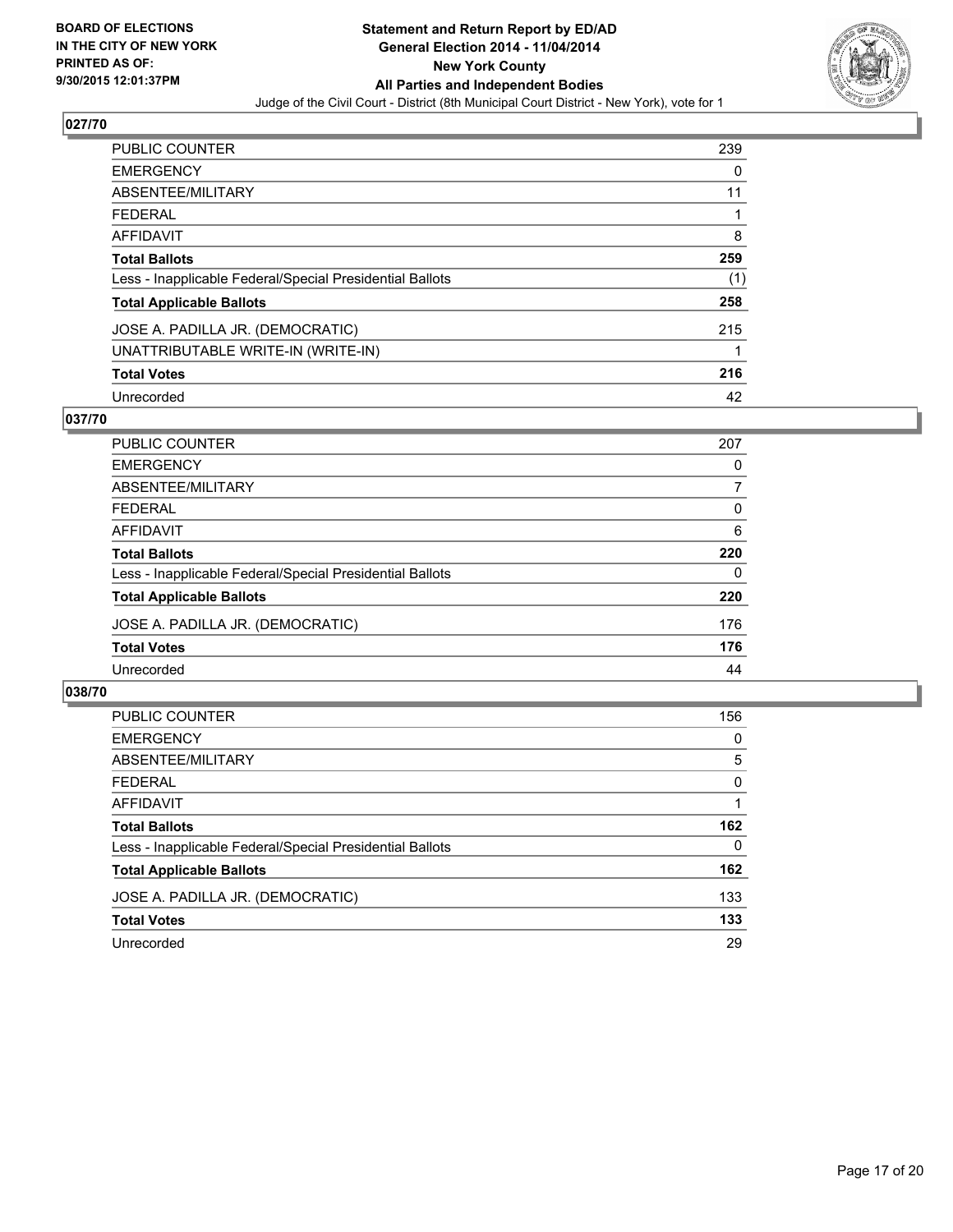

| PUBLIC COUNTER                                           | 157 |
|----------------------------------------------------------|-----|
| EMERGENCY                                                | 0   |
| ABSENTEE/MILITARY                                        | 6   |
| FEDERAL                                                  | 0   |
| AFFIDAVIT                                                | 4   |
| Total Ballots                                            | 167 |
| Less - Inapplicable Federal/Special Presidential Ballots | 0   |
| <b>Total Applicable Ballots</b>                          | 167 |
| JOSE A. PADILLA JR. (DEMOCRATIC)                         | 127 |
| Total Votes                                              | 127 |
| Unrecorded                                               | 40  |

## **046/70**

| <b>PUBLIC COUNTER</b>                                    | 376 |
|----------------------------------------------------------|-----|
| <b>EMERGENCY</b>                                         | 2   |
| ABSENTEE/MILITARY                                        | 5   |
| <b>FEDERAL</b>                                           |     |
| <b>AFFIDAVIT</b>                                         | 4   |
| <b>Total Ballots</b>                                     | 388 |
| Less - Inapplicable Federal/Special Presidential Ballots | (1) |
| <b>Total Applicable Ballots</b>                          | 387 |
| JOSE A. PADILLA JR. (DEMOCRATIC)                         | 341 |
| <b>Total Votes</b>                                       | 341 |
| Unrecorded                                               | 46  |
|                                                          |     |

| <b>PUBLIC COUNTER</b>                                    | 250 |
|----------------------------------------------------------|-----|
| <b>EMERGENCY</b>                                         | 0   |
| ABSENTEE/MILITARY                                        | 5   |
| <b>FEDERAL</b>                                           | 0   |
| <b>AFFIDAVIT</b>                                         | 8   |
| <b>Total Ballots</b>                                     | 263 |
| Less - Inapplicable Federal/Special Presidential Ballots | 0   |
| <b>Total Applicable Ballots</b>                          | 263 |
| JOSE A. PADILLA JR. (DEMOCRATIC)                         | 218 |
| <b>Total Votes</b>                                       | 218 |
| Unrecorded                                               | 45  |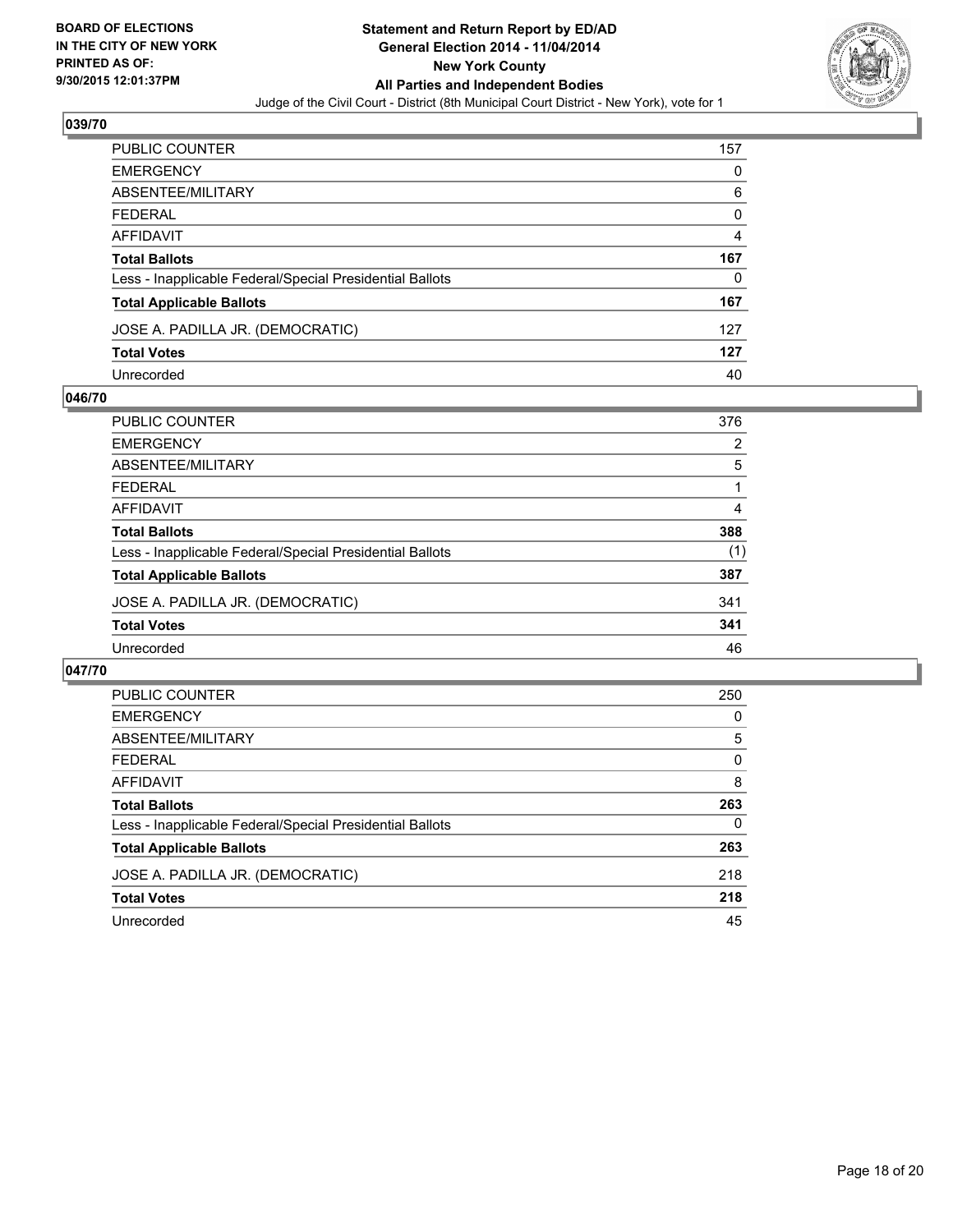

| PUBLIC COUNTER                                           | 410 |
|----------------------------------------------------------|-----|
| <b>EMERGENCY</b>                                         | 0   |
| ABSENTEE/MILITARY                                        | 10  |
| <b>FEDERAL</b>                                           | 0   |
| <b>AFFIDAVIT</b>                                         | 3   |
| <b>Total Ballots</b>                                     | 423 |
| Less - Inapplicable Federal/Special Presidential Ballots | 0   |
| <b>Total Applicable Ballots</b>                          | 423 |
| JOSE A. PADILLA JR. (DEMOCRATIC)                         | 346 |
| <b>Total Votes</b>                                       | 346 |
| Unrecorded                                               | 77  |